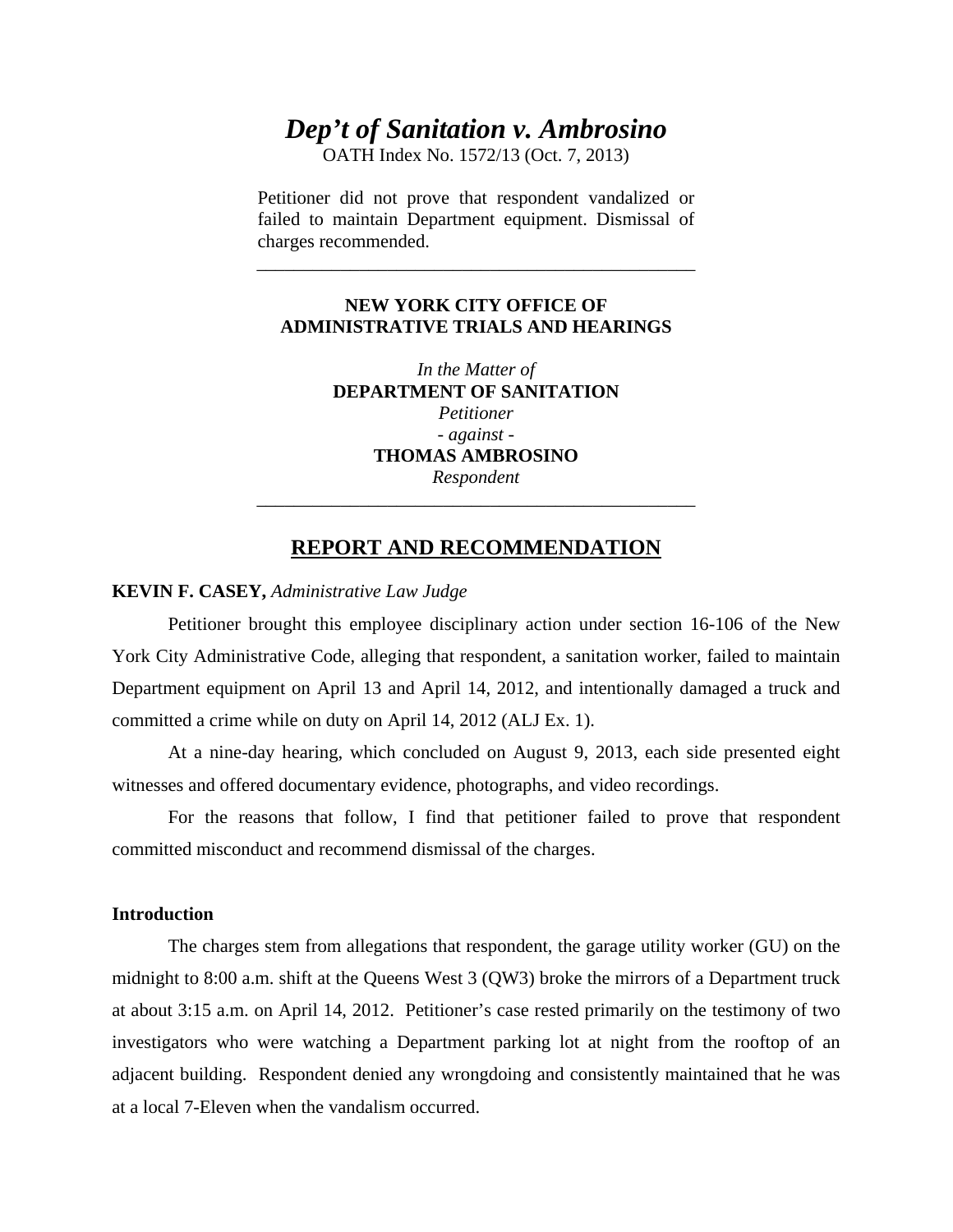Both sides relied on video evidence. Petitioner's video, recorded by one of the investigators, showed a collection truck parked in a lot. Though the sound of breaking glass can be heard on the recording, nobody is visible on the recording because it was too dark.

In contrast, respondent's video evidence, copied from the 7-Eleven's security system, showed him inside the store for ten minutes. Petitioner challenged the accuracy of the time stamp on the video and the manner in which the copy of the recording was obtained.

Based on the evidence presented, including credible testimony from respondent's former supervisor and the 7-Eleven owner, who both supported respondent's alibi, petitioner failed to meet its burden of proof. Thus, the charges should be dismissed.

#### **THE EVIDENCE**

#### **Petitioner's Evidence**

From November 2011 to March 2012, several GPS devices were stolen from QW3 collection trucks (Tr. 193-94, 370). In March 2012, the Department of Investigation (DOI) received an anonymous telephone call reporting that a sanitation worker with 23 years' experience, who worked on the midnight to 8:00 a.m. shift at the QW3 garage, had stolen nine GPS devices from collection trucks (Pet. Ex. 1c). The tipster further stated that "multiple Department chiefs" knew the culprit and did nothing about it (Pet. Ex. 1c).

DOI referred the tip to petitioner's Field Investigation and Audit Team (FIAT) and Chief Durrell assigned the matter to two investigators, Superintendent Tinkler and Superintendent, now Deputy Chief, Lojan (Tr. 183, 187, 374). After determining that respondent was the only sanitation worker with 23 years' experience who worked on the midnight shift at QW3, they arranged to conduct surveillance during one of his shifts (Tr. 57, 703, 774-75).

At 10:00 p.m. on April 12, 2012, Lojan and Tinkler went to the rooftop parking lot of the Police Department's fleet services building, adjacent to the parking lot where QW3 and QW6 collection trucks were parked (Tr. 54, 139, 204). The QW3/QW6 parking lot is on  $53<sup>rd</sup>$  Avenue, across the street from a facility referred to as the Central Repair Shop (CRS), a block-long complex that houses four of petitioner's garages: QW2, QW3, QW4, and QW6 (Tr. 105, 189, 196-97, 202, 704). Tinkler, Lojan, and another superintendent took two vehicles to the roof of the fleet services building (Tr. 235, 411, 712-13). They parked parallel to a three-foot guardrail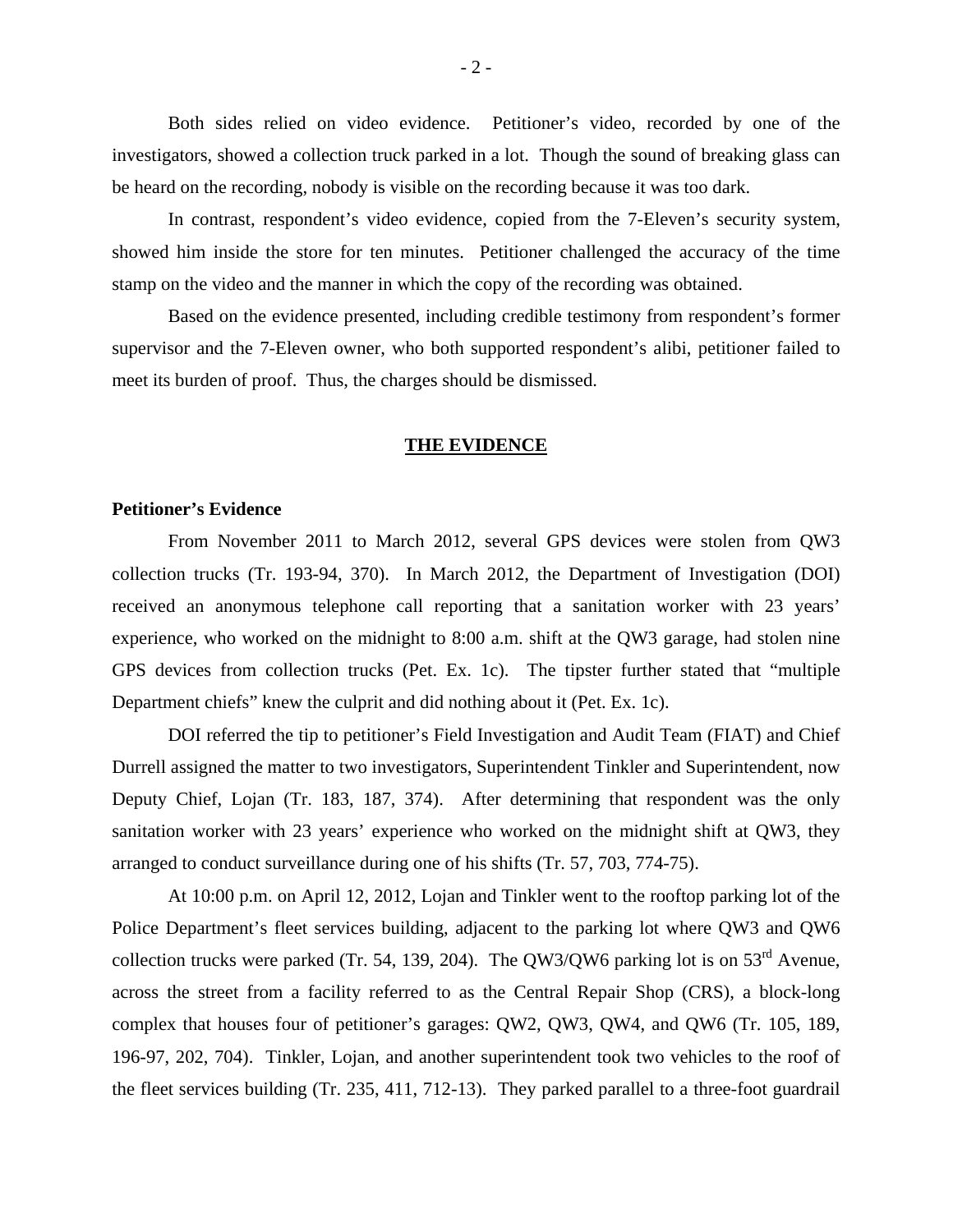on the rooftop, which enabled them to look down to the QW3/QW6 parking lot, twenty-five to forty feet below, and across the street from the QW3 garage (Tr. 206, 208, 212, 230, 834).

Five or six lampposts on top of the fleet services building illuminated the rooftop and shed some light below onto the QW3/QW6 parking lot (Tr. 710, 794). On the other side of the QW3/QW6 parking lot, there was a parking lot used by QW6 employees for their personal vehicles. Between the QW3/QW6 truck lot and the employee-lot, there were four or five lampposts that shed light on both lots (Tr. 210-11). Not all of the lampposts worked, but the investigators testified that the lighting was good enough for them to recognize Department employees, including QW6 GU Rudy Hartell, who moved some collection trucks in the parking lot for approximately 45 minutes (Tr. 217, 418, 722). Without binoculars, the investigators read truck numbers; with binoculars, they read license plates (Tr. 212-14, 427, 430, 486).

Shortly after midnight, on the early morning of April 13, the investigators saw a few sanitation workers driving trucks out of the parking lot to go on routes where they serviced collection baskets (Tr. 215). The investigators also saw sanitation worker Fleming, who was on medical duty assignment, or light duty, parked outside the QW3/QW6 parking lot, where he was supposed to provide security for the parking lot and periodically check the collection trucks (Tr. 232, 234). At 1:00 or 1:30 a.m., Fleming walked into the lot and inspected trucks (Tr. 233, 730). During the evening, the investigators also spotted a sanitation worker driving a car out of the QW3 garage in an erratic manner (Tr. 728, 894).

At about 2:00 a.m., respondent walked to the QW3/QW6 parking lot (Tr. 219, 473, 507). Lojan, who was a sanitation worker in QW6 for three years and a supervisor in QW4 for four years, said that he knew respondent because of a 2006 incident in which respondent accused a supervisor of stabbing him and the supervisor was arrested (Tr. 380-81, 716-17). After that incident, another supervisor pointed respondent out to Lojan (Tr. 882). Lojan had never met or spoke to respondent, but he occasionally saw him in the QW3 garage (Tr. 886-88).

Tinkler watched through binoculars (Tr. 474). He had never met respondent, but he had a copy of his employment photo. Using that 10-year old photo, Tinkler compared the photo to the man that Lojan had identified (Tr. 220-22, 470, 473; Pet. Ex. 5).

After respondent entered the parking lot, the investigators saw him driving collection trucks from the parking lot to the garage, where he appeared to refuel them (Tr. 225, 230, 510). He also lined up trucks in the parking lot for the next shift, which began at 6:00 a.m. (Tr. 226).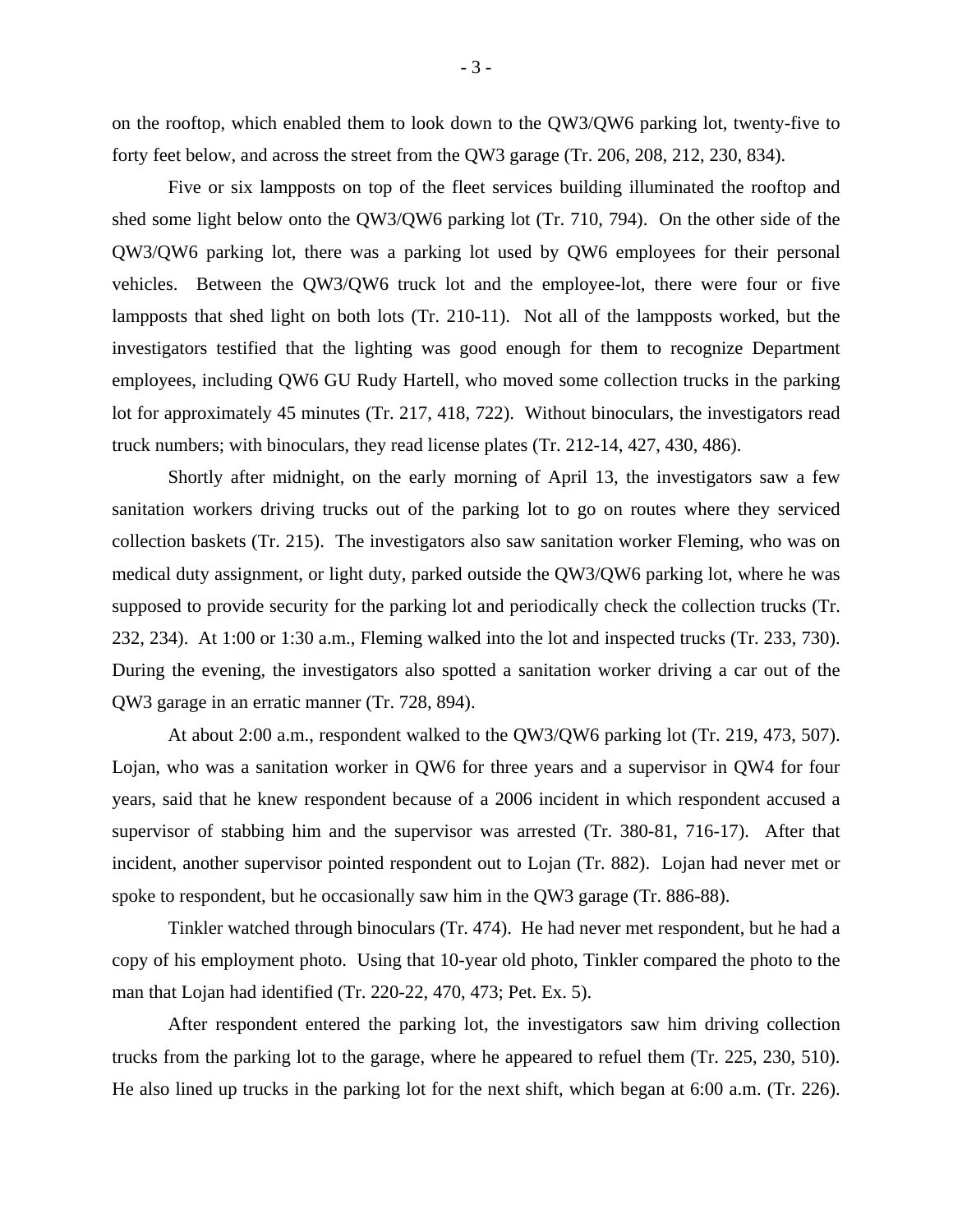Most of the trucks were parked facing the parking lot entrance, to make it easier for sanitation workers to drive them out in the morning (Tr. 226-27, 502, 537). However, a few trucks were parked facing away from the entrance (Tr. 225, 535).

The investigators noticed that, after respondent drove truck 25DC068 to the garage, he returned it to the parking lot five minutes later and parked it in the back of the lot, facing away from the entrance, keeping the truck's "hopper" open, leaving on the headlights and parking lights, and turning the engine off (Tr. 226-27, 524, 530, 533). After moving a few more trucks and parking two of them head-first behind 25DC068, respondent left the lot (Tr. 229).

According to the investigators, respondent returned to the lot at about 4:30 a.m. and turned off the lights on 25DC068 (Tr. 239, 251, 538, 541, 726). The investigators left the rooftop at 4:45 a.m. (Tr. 239, 251, 538). Though they had a video camera, they did not record anything that night (Tr. 244, 542-43). They later reported their findings to Durrell and he told them to resume surveillance for another night (Tr. 60, 66, 240, 544).

At 10:00 p.m. on April 13, Lojan and Tinkler returned to their rooftop surveillance post (Tr. 259, 261, 734). Supervisor Lewis, respondent, Fleming, and four other sanitation workers were assigned to QW3 for the midnight to 8:00 a.m. shift (Tr. 141, 306; Pet. Ex. 6). Two crews took trucks out of the lot shortly after midnight (Tr. 311). At about 12:30 a.m. on April 14, sanitation worker Fleming parked outside the lot (Tr. 124, 263, 496, 503, 568, 734). He walked into the lot to inspect collection trucks (Tr. 264, 277). Without binoculars, the investigators saw the license plates of Fleming's personal car, parked on 53<sup>rd</sup> Avenue (Tr. 264, 266, 496, 499-500). They also saw GU Hartell servicing QW6 trucks (Tr. 270-71).

According to the investigators, respondent walked into the lot at about 2:00 a.m. (Tr. 267, 570, 574, 723, 736). He moved trucks around and drove some of them across the street to the QW3 garage for refueling (Tr. 268, 575, 724). The investigators testified that they watched respondent move trucks for about an hour (Tr. 577, 731). Shortly after 3:00 a.m., he drove truck 25DC068 from the garage to the lot (Tr. 580, 583, 736, 852, 1048, 1054). At 3:13 a.m. he left the lights on truck 25DC068 after parking it in the back of the lot, facing away from the entrance, leaving the "hopper" open, and turning the engine off (Tr. 270, 272, 279, 583, 588-89, 725, 738).

The investigators claimed that they saw respondent walk around the back of truck 25DC068 with a shovel that he used to strike the truck's passenger side mirrors (Tr. 275, 600, 737, 819, 1057). Lojan turned the video camera on and, by the time it started recording,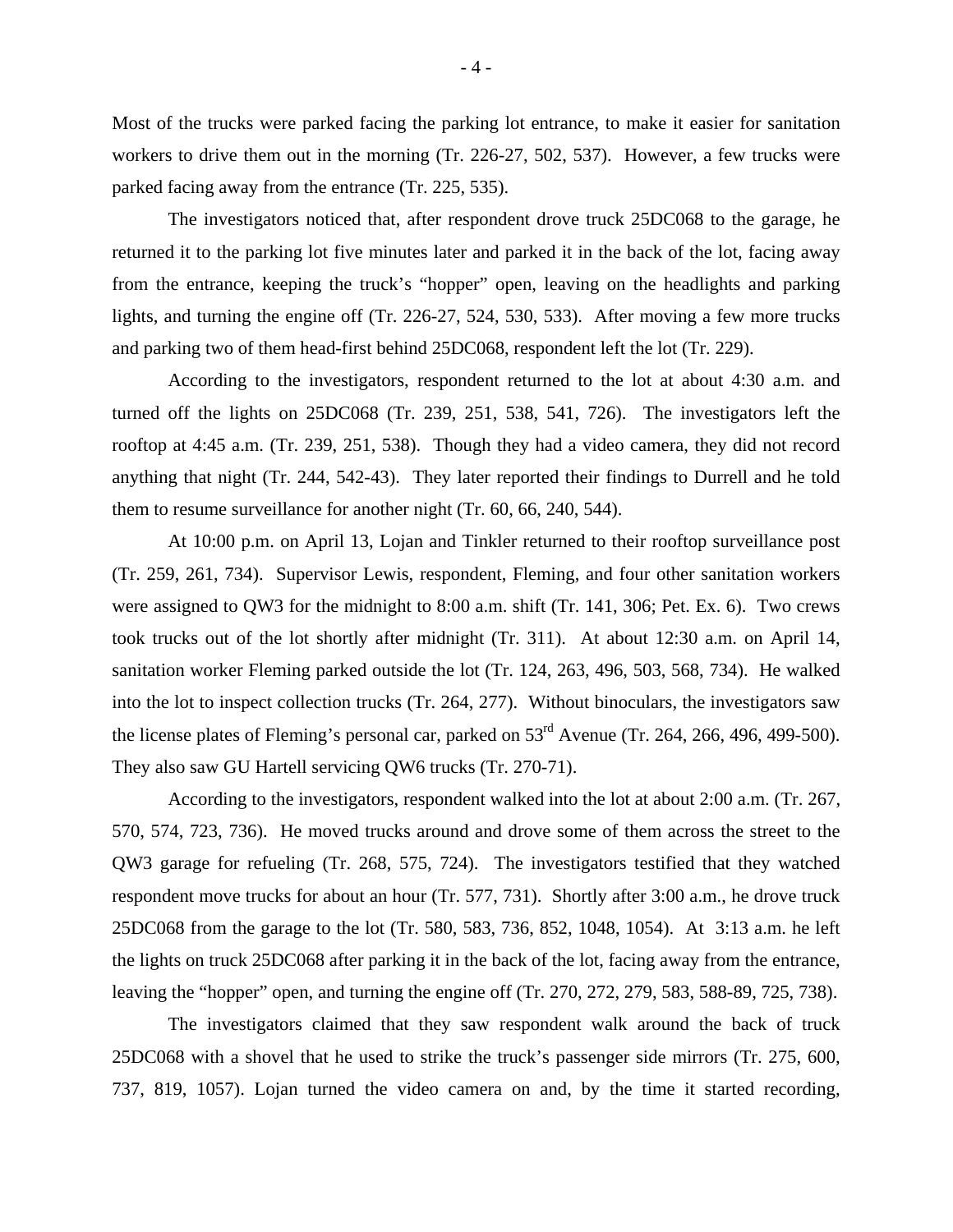respondent had walked out of view around the front of the truck (Tr. 245, 276, 606, 738, 824). Tinkler watched through binoculars (Tr. 279). They heard glass breaking on the driver's side of the truck (Tr. 278, 603). For the next five minutes, respondent parked a few more trucks head first, behind 25DC068, before he walked back to the garage (Tr. 245, 279, 661, 837, 842, 1067).

Tinkler called Durrell at 3:18 a.m. (Tr. 67, 165, 280, 669). After Tinkler reported what he saw, they discussed and rejected the idea of confronting respondent in the lot (Tr. 67-69, 168- 70, 281). At 3:20 a.m., the investigators left the roof to speak with a police supervisor, before gathering their equipment and going across the street to the QW3 garage (Tr. 739-41, 1069).

At 3:45 a.m., the investigators entered the garage office (Tr. 290-91). They found supervisor Lewis sleeping, woke him up, asked him to find respondent (Tr. 282, 313, 621, 743- 44, 859, 861, 1075). Lewis rang a bell and respondent arrived in the office within two to five minutes (Tr. 284-85, 744, 862). Respondent introduced himself and the investigators told him to sit down as they phoned Durrell and other officials (Tr. 72, 285, 294, 621, 631-33, 745, 1076).

At 4:14 a.m., the investigators, accompanied by the acting Queens Superintendent, walked to the parking lot and inspected the damage to truck 25DC068 (Tr. 287, 623, 634, 669, 671, 745, 753, 866, 1068). With the aid of a flashlight and the light on the video camera, they recorded the smashed mirrors on the passenger and driver sides of the truck, and they also took video of a shovel leaning against a wall (Tr. 287, 673, 757, 1069, 1072-73). Because the truck was parked facing a two or three foot high cement block, without much room to squeeze through, the investigators walked around the back of the truck (Tr. 675-76).

At 4:25 a.m., the investigators returned to the garage and asked respondent if he saw anything unusual. He replied that he went to a 7-Eleven and bought a salad (Tr. 291, 331-33, 635-36, 746, 869-71). Tinkler accused respondent of breaking the mirrors and he replied, "I moved the truck from here to there, I didn't break any mirrors" (Tr. 291, 637, 746, 869). In the five-minute interview, respondent repeatedly denied breaking any mirror (Tr. 292, 639). Asked if he had any problems with co-workers, respondent replied, "I don't like anybody" (Tr. 638). When the investigators told respondent that they caught him smashing the mirrors on video, he asked to see the video. They ignored that request and suspended him (Tr. 637, 746, 870).

The investigators asked no follow-up questions about the 7-Eleven (Tr. 331-32, 639). Though the 7-Eleven was only a five-minute drive away, the investigators did not go there to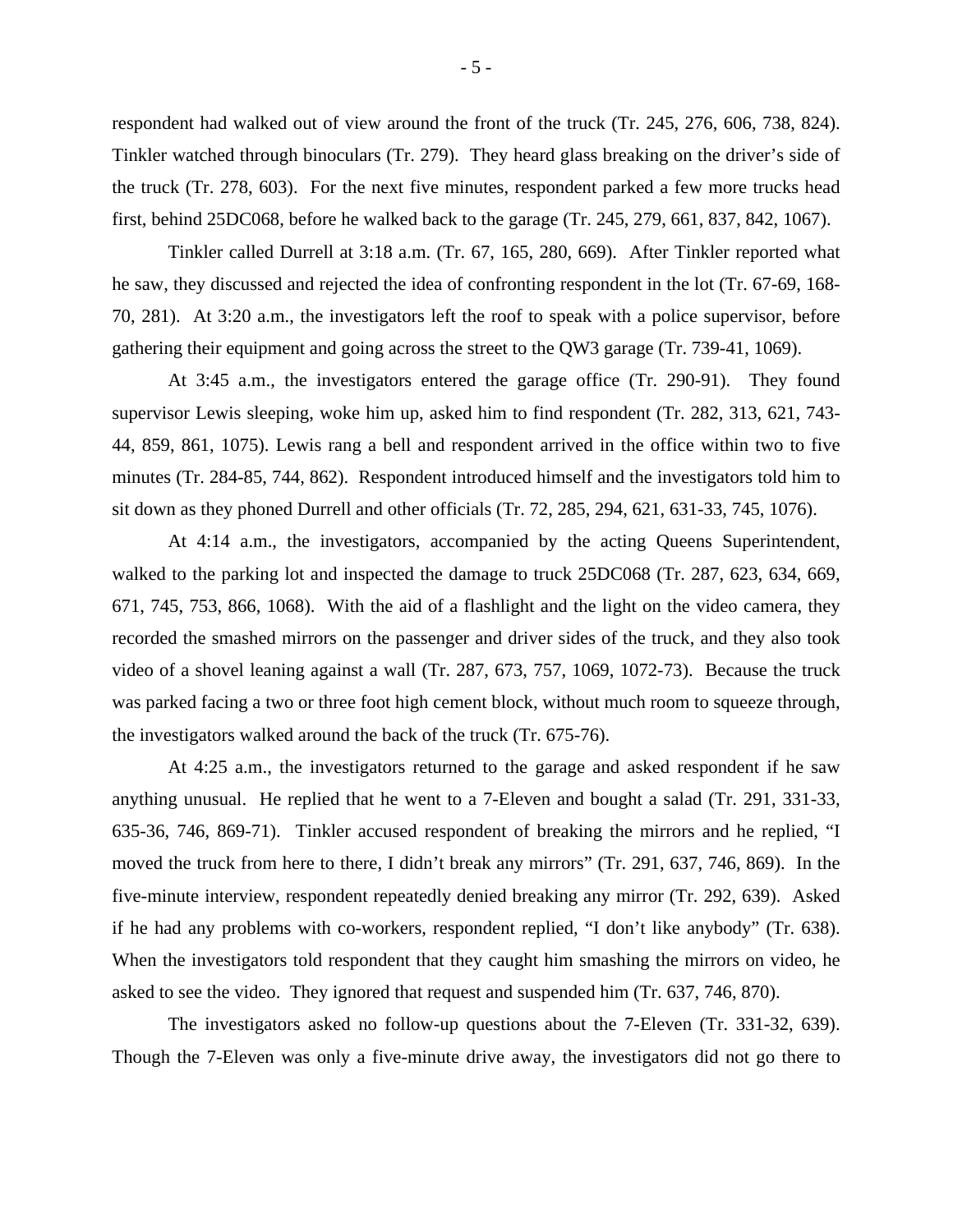check respondent's alibi (Tr. 747, 899-900). Lojan said that he did not need to go the 7-Eleven because he knew where respondent was from 2:00 to 3:20 a.m. that morning (Tr. 331, 334, 748).

At 4:30 a.m., the investigators questioned supervisor Lewis (Tr. 293). He told them that he had been the night supervisor of QW3 for several years and he had no problem with respondent (Tr. 294). Lewis also said that truck 25DC068 was regularly assigned to sanitation worker Mann (Tr. 293). The investigators claimed that Lewis mentioned a possible grudge between Mann and respondent (Tr. 293, 684, 686, 749). Respondent reportedly believed that Mann had filed a complaint accusing him of stealing GPS devices (Tr. 293, 749, 873).

 Fleming, who was supposed to be watching the lot and checking the trucks, entered the garage between 4:30 and 5:00 a.m. (Tr. 299, 572). The investigators did not question Fleming and they left the garage at about 5:10 a.m. (Tr. 295, 573, 681, 749).

In April 2013, Tinkler returned to the QW3/QW6 parking lot with petitioner's counsel and Richard Distefano, another FIAT supervisor (Tr. 336, 915). They went to the roof of the police building from 10:00 to 11:00 p.m. (Tr. 336, 917). According to Tinkler, the lighting conditions at that time were similar to the lighting conditions at 3:15 a.m. on April 14, 2012 (Tr. 337). Tinkler and Distefano claimed that, from the rooftop, they could clearly identify petitioner's counsel, another supervisor, and a sanitation worker in the adjacent parking lot (Tr. 339, 343, 920).

Petitioner's witnesses reviewed the ten minutes of video that Lojan recorded on April 14, 2012. Five minutes of the video was recorded from inside a vehicle, over a guard rail, on the rooftop adjacent to the parking lot and the other five minutes were recorded in the parking lot as the investigators inspected the damaged truck (Tr. 348, 490, 650; Pet. Ex. 16). Petitioner's witnesses conceded that respondent did not appear on any of the video (Tr. 363, 583-84, 825, 829). However, Lojan claimed that, as he recorded from the rooftop, he saw respondent in the camera's display screen (Tr. 826, 800, 1059-63). Lojan blamed the poor quality of the camera for the difference between what he saw on the screen and what was recorded (Tr. 1058, 1060).

On the portion of the video that was recorded from the rooftop, truck numbers on some collection trucks were visible (Tr. 692). The video showed that the truck was parked with the front end facing the back of the parking lot, which appeared to be the darkest part of the parking lot (Tr. 1070). The sound of breaking glass is audible on the recording (Tr. 348; Pet. Ex. 16). One investigator can also be heard saying something like "We both saw him break the mirror on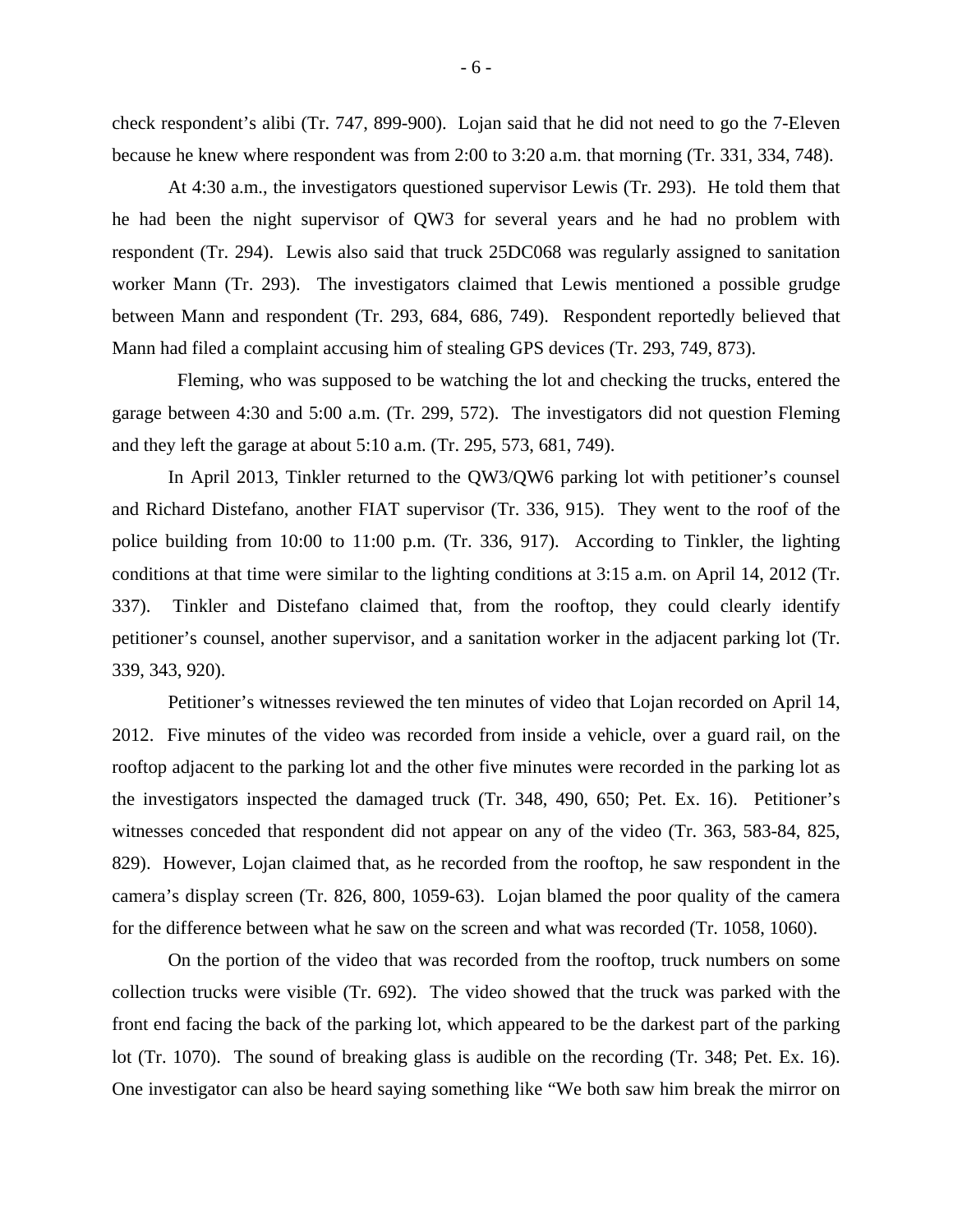the other side," but it is unclear exactly what was said (Tr. 354; Pet. Ex. 16). Tinkler's 3:18 a.m. call to Durrell was also audible on the recording (Pet. Ex. 16).

The video also showed that when the investigators went into the parking lot, the area around truck 25DC068 was dark (Pet. Ex. 16). As they inspected the damage to the truck, the investigators relied on a light from a video recorder and a flashlight (Pet. Ex. 16).

#### **Respondent's Evidence**

 Respondent testified that he has worked for the Department for 24 years and has been the midnight GU at QW3 for 15 years (Tr. 1213-14). He denied removing GPS devices, parking collection trucks facing away from the entrance, leaving lights on trucks in the parking lot, or breaking mirrors (Tr. 1237-39, 1260, 1268, 1273, 1294). Respondent noted that, as a GU, he rarely drove collection trucks on the street and, thus, he had little reason to be upset by GPS devices in collection trucks (Tr. 1226-27). He also said that he had no reason to damage trucks, run down their batteries, or park them incorrectly, because such actions would have made more work for him before collection crews began their 6:00 a.m. shifts (Tr. 1239-41, 1273-75, 1301).

Typically, respondent began his shift by bringing trucks to garage mechanics for repairs (Tr. 1223, 1304). His duties included sweeping the garage floor, changing tires, checking fluid levels, cleaning truck cabs, and lining up trucks for the next day's shift (Tr. 1215-17, 1226, 1278, 1311). He noted that one key could be used to operate multiple trucks (Tr. 1222). Respondent could not recall which tasks he performed between 2:00 and 2:30 a.m. on April 13 or 14, 2012, and he did not notice anything unusual before 3:30 a.m. on either night (Tr. 1274, 1303, 1311- 12). Referring to scrap notes that he kept, respondent identified four collection trucks that were in the garage on April 13 and five trucks that were there on April 14 (Tr. 1263-64; Resp. Ex. F). He changed flats or performed other work on two QW3 collection trucks (Tr. 1265-67). He had no recollection or record of driving or working on truck 25DC068 on either night (Tr. 1270-71). According to the garage's fuel log, three trucks were refueled on the midnight to 8:00 a.m. shift on April 13 and no trucks were refueled on April 14 (Resp. Ex. C).

 Respondent does not have a fixed time for taking his meal break (Tr. 1224). On April 14, 2012, he took his meal break at 3:00 a.m. (Tr. 1242, 1312). He told Lewis that he was going to lunch and he drove a Department pick-up truck for at least five minutes to a local 7-Eleven on Queens Boulevard near 66<sup>th</sup> Street (Tr. 1244-45, 1312, 1315-18). After using the bathroom,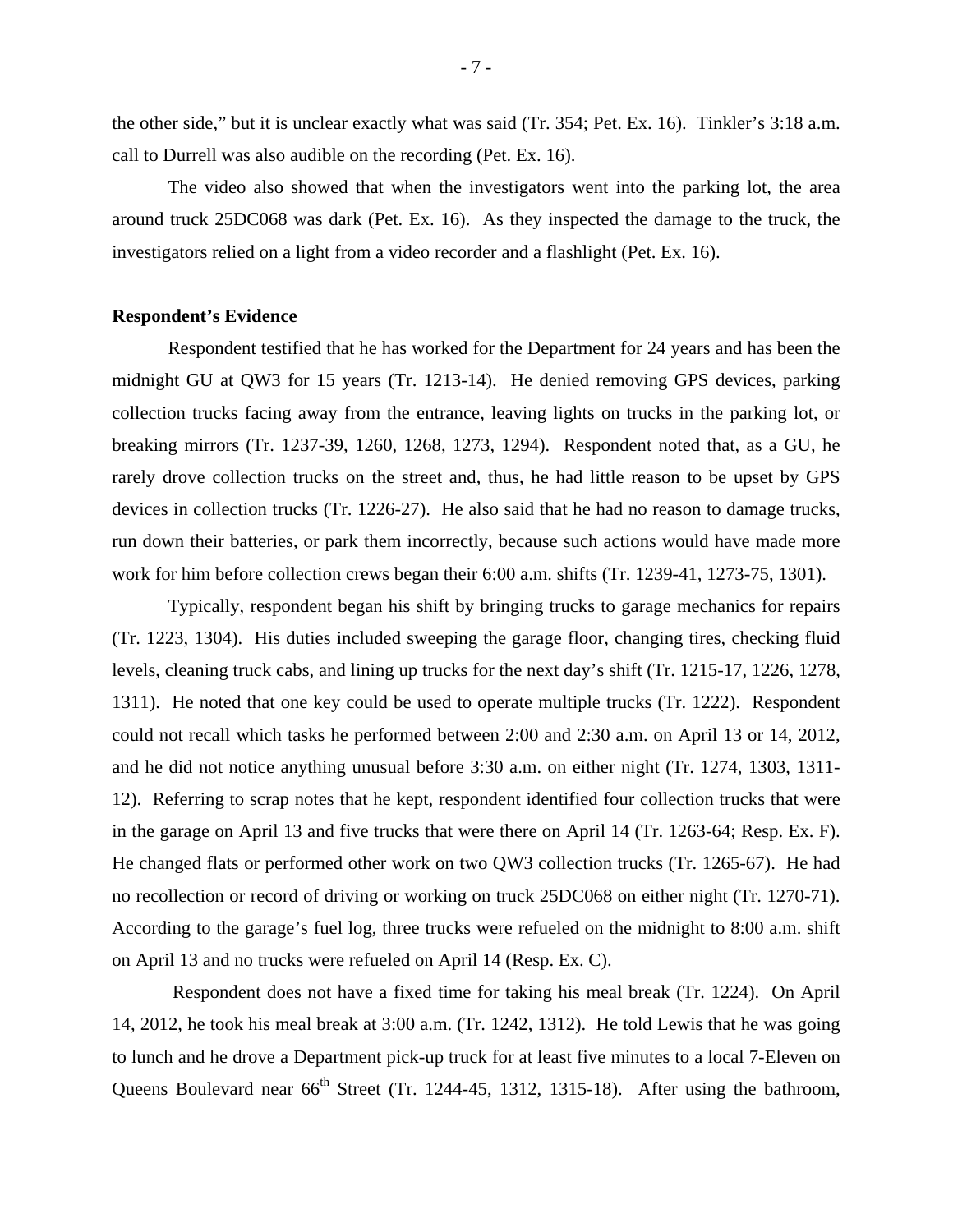respondent bought coffee and food (Tr. 1244, 1319). He left the 7-Eleven at 3:23 a.m., and drove back to the garage (Tr. 1244).

Respondent returned the pick-up truck keys to the supervisor's office and he ate lunch (Tr. 1244-45, 1326). He was in the garage for 15 to 20 minutes before he heard Lewis ring the bell (Tr. 1245). It was unusual for Lewis to ring the bell; he normally called respondent's cell phone if he needed him (Tr. 1246, 1326).

After a few minutes, respondent went to the office where he saw Tinkler and Lojan (Tr. 1246, 1327). Having never met them before, respondent introduced himself and they identified themselves as FIAT investigators (Tr. 1247-48, 1306-07). Tinkler asked respondent if he knew why they were there and he stated that it may have had something to do with missing or damaged GPS devices (Tr. 1248, 1328). They asked him if anything unusual happened that night and respondent told them that he went to the 7-Eleven, which was unusual for him (Tr. 1248, 1327).

The investigators asked respondent about broken mirrors on a truck and he said that he knew nothing about it (Tr. 1249). When they said that they had him on video, respondent replied, "No way" and asked to see the video (Tr. 1249, 1329). The investigators said that they were going to call the police and respondent said, "Go ahead" (Tr. 1250, 1329). The investigators, Lewis, and another supervisor went out to the parking lot (Tr. 1250, 1330). When they returned, they made some phone calls and Lewis told respondent that he was suspended (Tr. 1250, 1330). Respondent asked, "For what?" and Lewis said, "I don't know" (Tr. 1250).

Later that day, respondent went to the 7-Eleven and asked to see the store's security camera video (Tr. 1253). The clerks told him that the video was in a locked office and the owner was on vacation in Italy (Tr. 1253). They gave respondent the owner's cell phone number (Tr. 1253, 1331). Respondent called the cell phone and left a message (Tr. 1253-54).

A few days later, the store owner called respondent back (Tr. 1254). Respondent explained his situation and asked the owner to look at the April 14, 2012 video between 3:00 and 3:30 a.m. (Tr. 1339). As they continued to talk on the phone, the owner located the relevant video and told respondent, "Oh, yeah, now I recognize you, I know who you are" (Tr. 1254, 1336, 1338). Respondent asked for a copy and the owner said, "No problem" (Tr. 1254, 1339).

When respondent went back the next day, the owner did not know how to make a copy off of the security system's DVR player because the requested day's video had been automatically "looped over" after ten days (Tr. 1254-55). A fellow sanitation worker, who had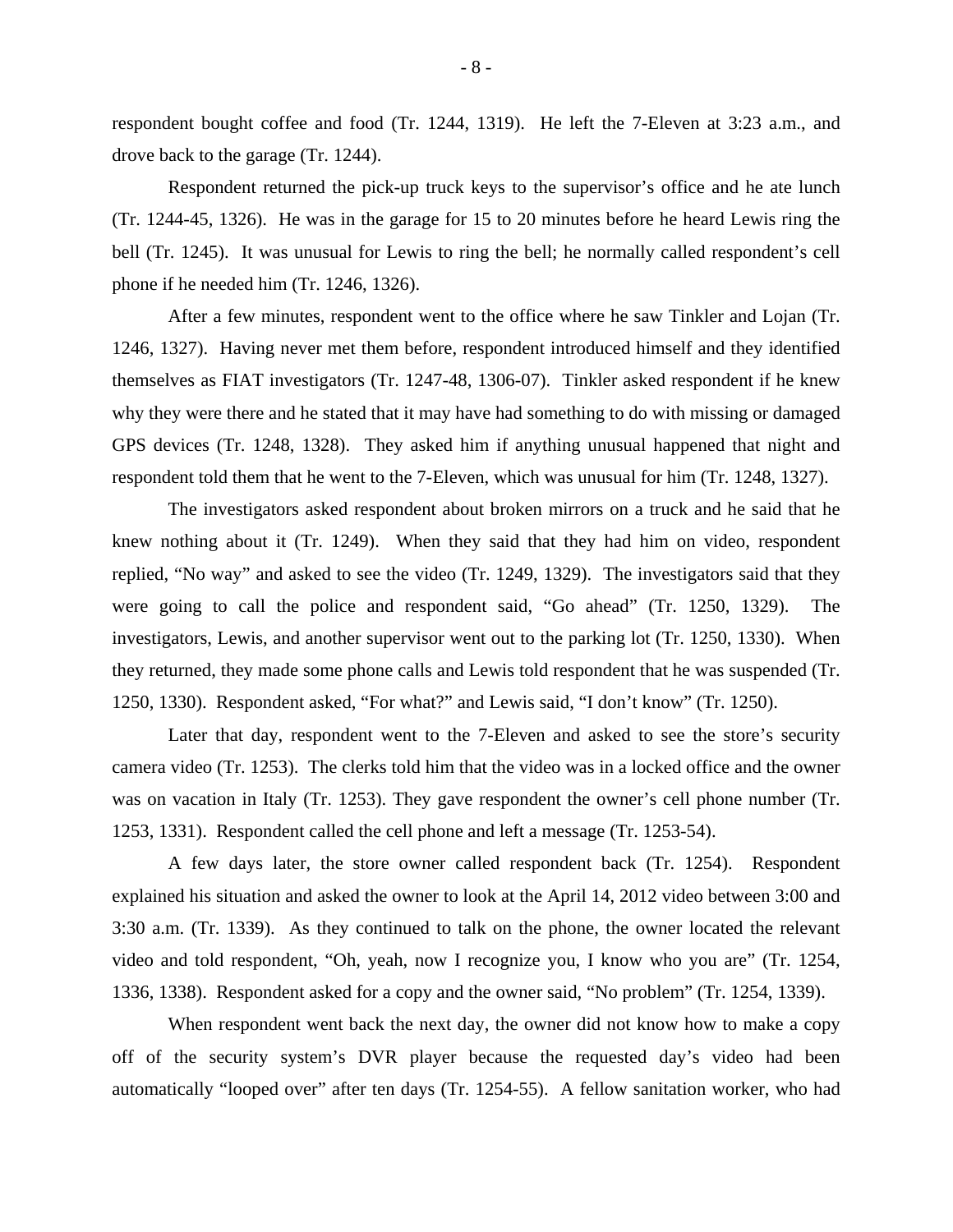owned an audio/video store, explained to respondent that the "looped over" video was on the DVR's hard drive which could be removed and replaced (Tr. 1255, 1339-42).

Respondent borrowed the DVR from the 7-Eleven and took it to Stone Computers on Northern Boulevard, where he had previously taken his sons' computers for repairs and upgrades (Tr. 1342). For \$300, Jimmy Xu at Stone Computers replaced the hard drives from the DVR with two new, larger hard drives and respondent returned the DVR to the 7-Eleven (Tr. 1255-56, 1346-48). Xu was unable to read any data from the old hard drives that had been removed from the 7-Eleven DVR (Tr. 1412-13).

Respondent contacted data recovery specialists in Manhattan and learned that it would cost \$6,000 to \$10,000 to read the old hard drives and there would be no guarantee that the relevant video could be recovered (Tr. 1257, 1259, 1349-50). Respondent's counsel arranged to provide the hard drives to petitioner's IT unit but petitioner's staff was unable to read the drives (Tr. 1403-06). According to respondent, he went back to Stone Computers and Xu suggested that they try to purchase the same model DVR player as used by the 7-Eleven (Tr. 1414-15).

After respondent watched Xu find a similar DVR on eBay, Xu ordered the DVR player for \$100 and he charged respondent \$157 (Tr. 1709-12). When Xu received the DVR player a few days later, he called respondent who told him to look for April 14, 2012, between 3:00 and 3:30 a.m. (Tr. 1416). Xu made two DVD copies of the relevant video and played it for respondent on a laptop at Stone Computers the next day (Tr. 1420-22). Respondent took the DVD copies and told Xu that he could keep the hard drive and the DVR player because he had no use for them (Tr. 1423).

The DVD offered by respondent in evidence appeared to be a video camera or cell phone recording of a computer monitor showing the 7-Eleven's 16 security cameras (Tr. 1434-35). The video showed respondent arriving in the store's parking lot at 3:12 a.m., entering the store, making some purchases, and leaving at 3:22 a.m. (Resp. Ex. E).

At a few points on the video, an analog clock can be seen on a wall inside the 7-Eleven (Tr. 1436, 1439, 1445; Resp. Ex. E at 3:16:35, 3:17:55, 3:18:08, 3:19:22). The clock, which was enlarged when the video was played during the hearing, was very difficult to see. Under crossexamination, respondent agreed with petitioner's counsel that one hand was near the "5" and another hand was near the "12" (Tr. 1441-42). Because it was impossible to see which hand was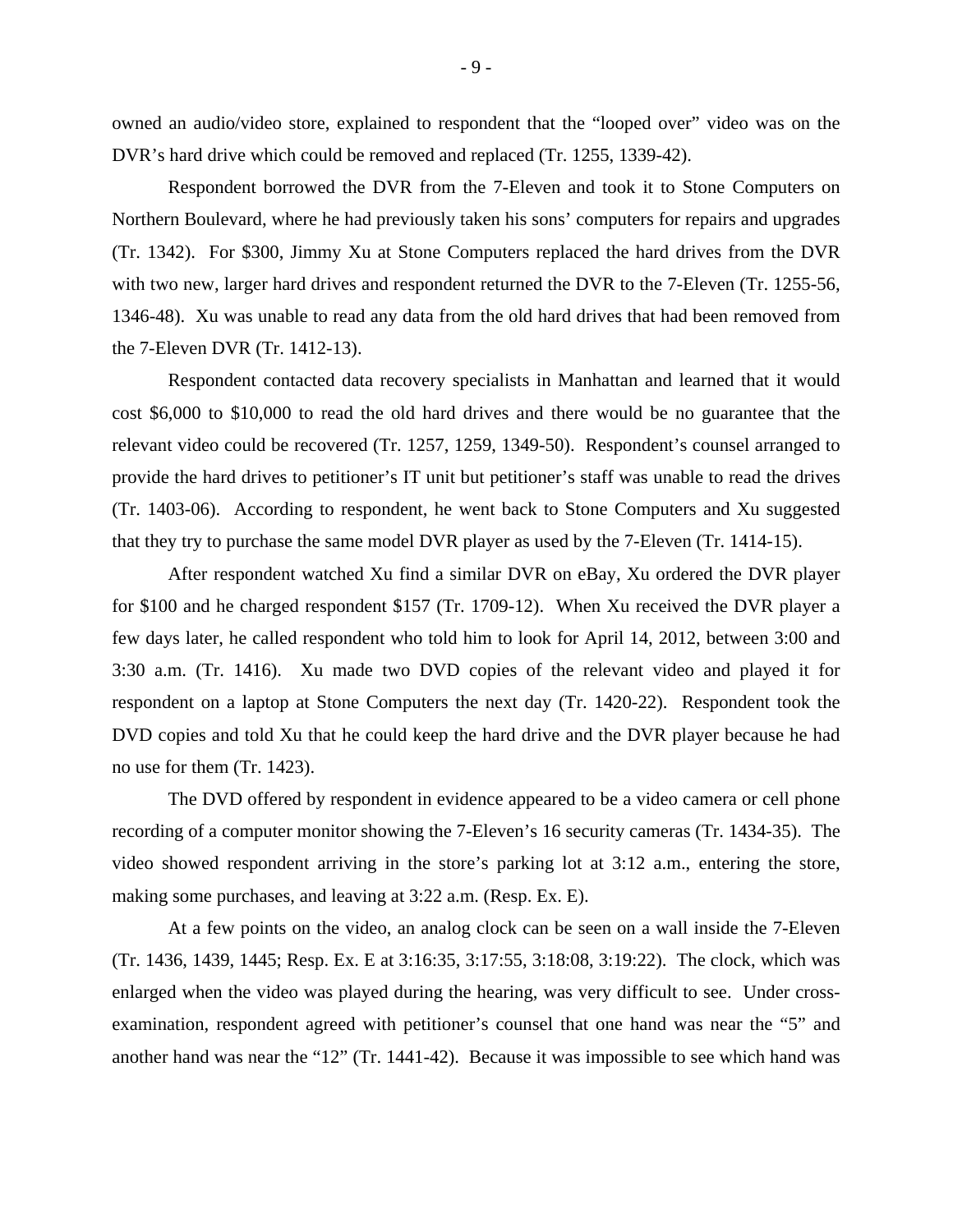shorter, respondent agreed with petitioner's counsel that the time on the wall clock could have been 3:55, 4:55, or 12:20 (Tr. 1442).

Francesco Amorelli, the owner of the 7-Eleven on Queens Boulevard in Woodside, testified that he installed a 16-camera surveillance system shortly after he bought the store in 2006 (Tr. 1143-44). The system has a back-up battery and did not turn off, even during Hurricane Sandy (Tr. 1150). Occasionally, police detectives reviewed his surveillance video to investigate accidents on Queens Boulevard (Tr. 1145, 1173). Recordings can be viewed on a monitor in the store office but they are automatically transferred to the DVR hard drive after nine to ten days (Tr. 1150, 1158-60).

In April 2012, Amorelli was in Italy when he received a message from respondent (Tr. 1148-49). Amorelli did not recognize respondent's name or phone number (Tr. 1154). When Amorelli returned to New York, he phoned respondent on April 21 or 22 (Tr. 1150). As they spoke on the phone, Amorelli reviewed the time and date of the video that respondent requested and he recognized respondent "right away" (Tr. 1150, 1154, 1163).

By the time respondent arrived at the store, a day or two later, the relevant portion of the video was on the hard drive (Tr. 1166, 1171). Amorelli allowed respondent to take the DVR temporarily but he needed to keep the surveillance system operating (Tr. 1164, 1171-72, 1179). Respondent took the DVR and replaced the new hard drive (Tr. 1151).

Amorelli conceded that he could not recall exactly what time frame respondent requested, but he believed that it was approximately 3:00 a.m. (Tr. 1169-70, 1181). He also acknowledged that he did not pay much attention to the time shown on his security system video; he was more concerned that the system kept running (Tr. 1176). Thus, Amorelli never changed the time on the security system and he did not know whether it changed automatically during daylight savings time (Tr. 1174-75).

Retired supervisor Robert Lewis testified that he was the night supervisor at QW3 for twelve years (Tr. 976-77). He described the lighting in the QW3/QW6 parking lot as "nonexistent" (Tr. 993, 1026). Lewis also noted that respondent normally took his meal break at 4:30 a.m. but that time was flexible (Tr. 988-89).

Lewis recalled that respondent left the garage to get lunch on April 14, 2012, no earlier than 3:00 and no later than 3:30 a.m. (Tr. 1008-09, 1034-35, 1042). According to Lewis, respondent returned to the garage "a good 15 to 20 minutes" before the FIAT investigators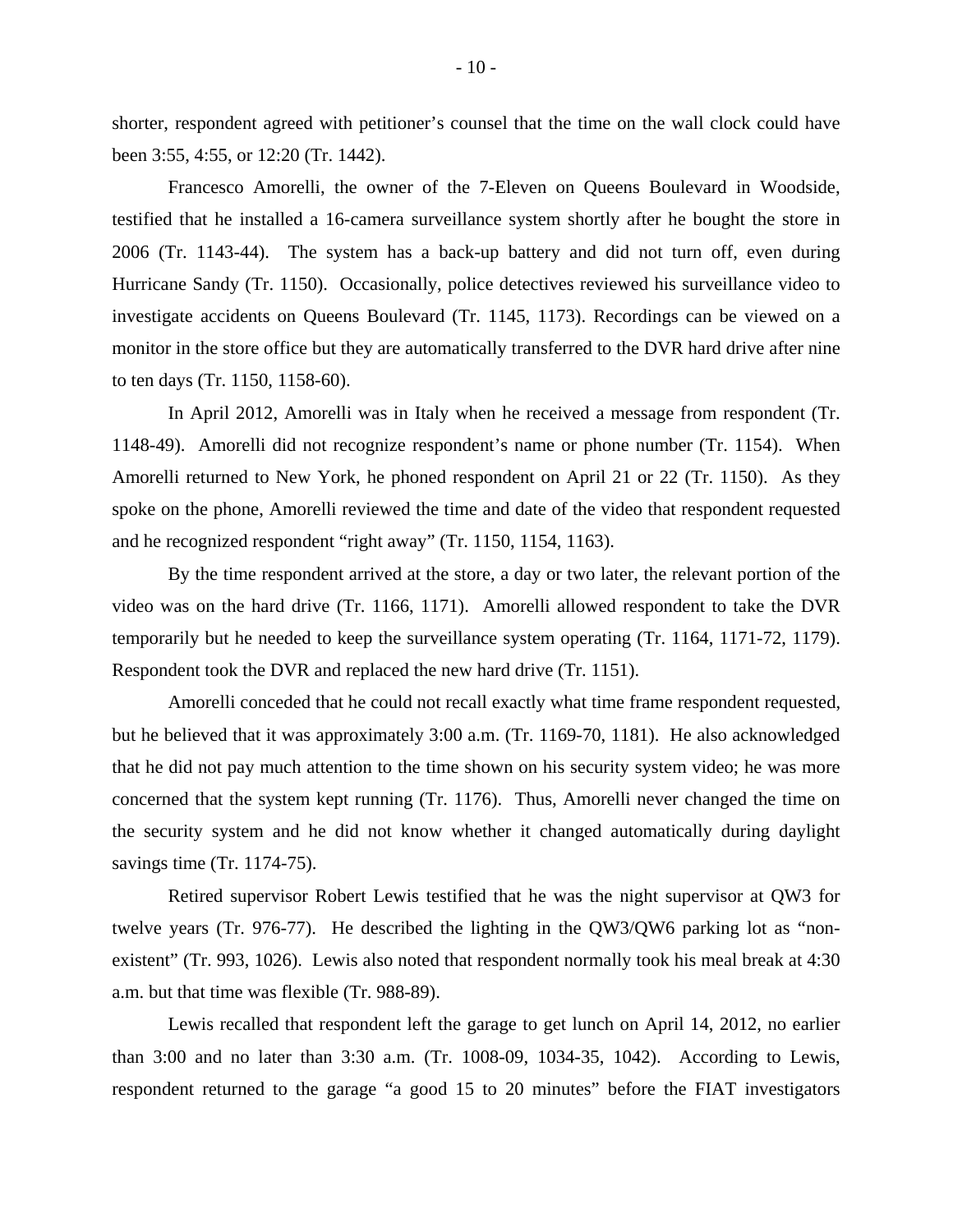arrived (Tr. 1035, 1042). Respondent ate a salad in the garage office and he spoke with Lewis five minutes before the investigators entered the garage (Tr. 1034).

Conceding that he had his head down when the investigators arrived, Lewis said that respondent arrived within a minute when the bell was rung (Tr. 996, 1000). Lewis accompanied the investigators to the parking lot where they showed him the broken mirrors (Tr. 1003-04).

According to Lewis, respondent never said that he had been suspected of stealing GPS devices (Tr. 1039). And Lewis could not recall telling the investigators that truck 25DC068 was usually assigned to sanitation worker Mann (Tr. 1037-39, 1041).

Peter Palmese**,** a sanitation worker on the midnight to 8:00 a.m. shift at QW3, testified that the lighting has improved in the parking lot since April 2012 (Tr. 1136-37). Supervisor Nicholas Fiolet, who has worked the QW3 midnight shift since April 2012, also testified that the parking lot was "pretty dark" in April 2012 and, since then, more lighting has been installed around the lot (Tr. 1092-93). Fiolet described respondent as an "excellent" worker and wished that he had "10 of him" (Tr. 963).

Other sanitation workers testified on respondent's behalf. Cesar Barreiro, who was assigned to a basket route on the night of April 14, 2012, recalled that truck 25DC068 was parked the wrong way when he began his shift and he told respondent about it (Tr. 1105, 1109, 1111, 1113, 1115). Dominic Butera, the day shift GU at QW3, testified that it was not unusual for trucks to be damaged in the parking lot and such damage, including broken mirrors, continued after respondent's suspension (Tr. 944, 946, 949). Christopher Mann, assigned to the day shift in QW3, denied making an anonymous complaint about missing GPS devices (Tr. 955).

#### **Petitioner's Rebuttal Evidence**

 Jimin "Jimmy" Xu, general manager of Stone Computers, testified that he first met respondent in April 2012 (Tr. 1605, 1608). Respondent brought the DVR from the 7-Eleven to Xu, who replaced the hard drives with newer, larger hard drives (Tr. 1609, 1615, 1651, 1658, 1668, 1670; Pet. Ex. 19). Respondent left the old drives at Stone Computers, but Xu was unable to retrieve any data from them (Tr. 1610-11, 1669). According to Xu, the drives operated on the manufacturer's proprietary software. Xu recalled that he explained to respondent that he needed a similar model DVR to read the hard drives and he might have suggested to respondent to search for a comparable DVR on eBay, but Xu did not order a DVR for respondent or make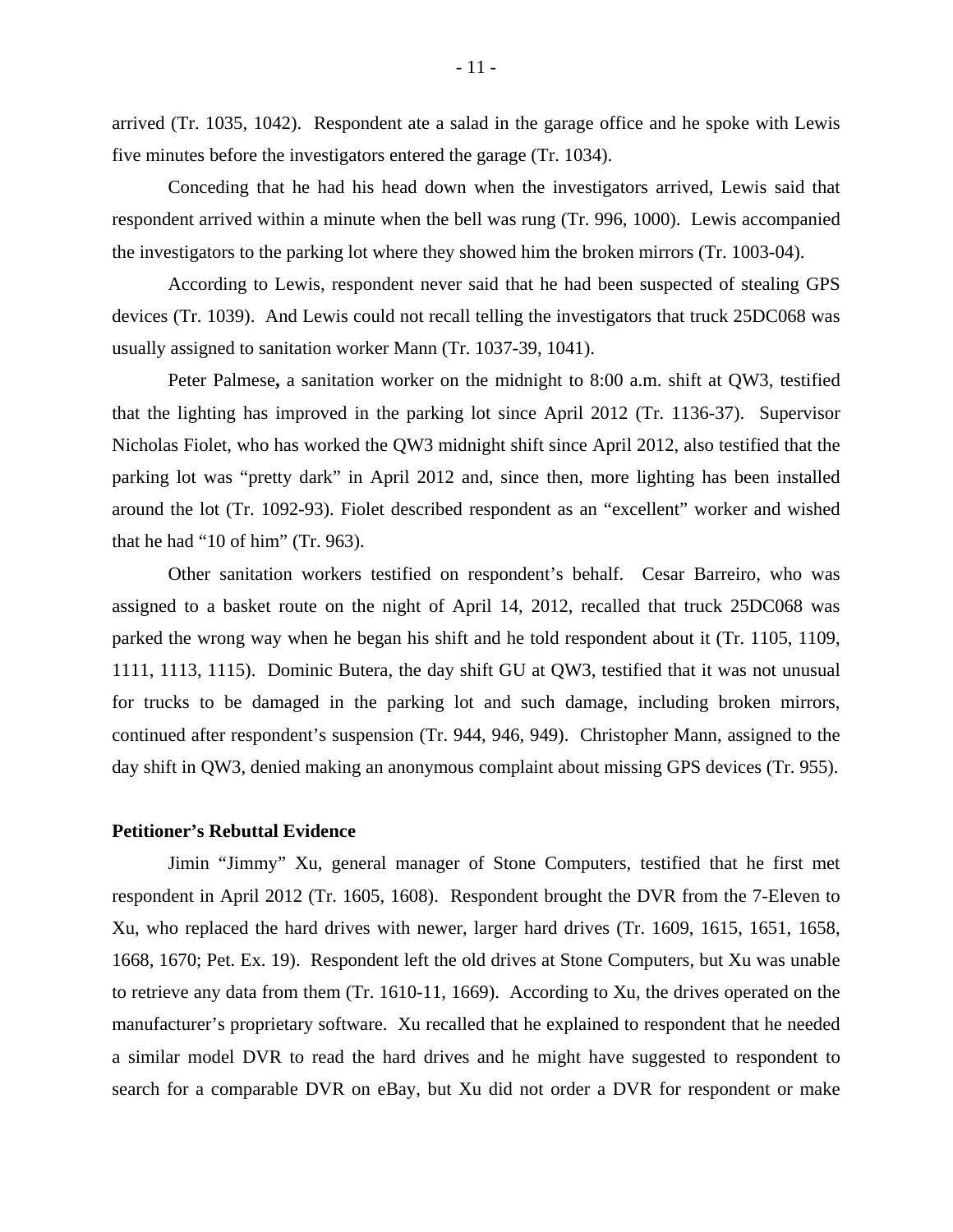copies of a DVD for him (Tr. 1611-12, 1669). According to Xu, respondent may have come back for one or two consultations, but neither Xu nor anyone else at Stone Computers performed any more work for respondent (Tr. 1616, 1618).

 Xu was a reluctant witness. He was subpoenaed by petitioner and when investigator Tinkler served the subpoena, Xu was "startled" and said that he did not know if he would be available. Tinkler recorded a statement from Xu on video (Tr. 1523). Xu failed to appear on the subpoena's return date and said that he was in California (Tr. 1559). Contacted by this tribunal by phone, he agreed to appear on August 9, 2013 (Tr. 1560).

According to Xu, respondent went to Stone Computers on August 8 and asked him if he was going to testify (Tr. 1621-22). Xu said yes and told respondent, "You got me into this" (Tr. 1678). Xu claimed that respondent suggested that he did not have to appear because it was only an administrative hearing and the charges would be dismissed if he did not testify (Tr. 1624, 1678, 1688). After consulting with a lawyer, Xu attended the hearing (Tr. 1624).

At the hearing, Xu testified, "I'm involved because of him. I got the subpoena because he mentioned my name in whatever the matter in the court … my personal life has been disturbed by this. I'm not very happy about it, that I had to be here" (Tr. 1623).

Tinkler recalled that, when he served the subpoena on Xu on July 15 to testify the next day, Xu said that he did not think that he would appear (Tr. 1523). The next day, Tinkler again met with Xu, who said that he had to work in the store (Tr. 1523). During the video interview with Tinkler, Xu said that he could not remember buying a DVR for respondent, "probably because I didn't do it" (Tr. 1536-37). He did not order or purchase a DVR on eBay and had no record of such an order (Tr. 1537). Xu also claimed that he never took possession of the 7- Eleven's DVR, but he knew the name of its manufacturer (Tr. 1538, 1542, 1548-50).

Howard Grund, the Department's IT support person who received the hard drives in April 2013, testified that he could not read the files because it was a proprietary system (Tr. 1493). He called the manufacture and learned that the drives could only be read by the manufacturer's DVR machines (Tr. 1494). He checked within the Department and could not find that type of device, but he did not contact DOI for assistance (Tr. 1495, 1508, 1516).

Erskine Fleming, director of DOI's digital forensic unit, examined the DVD introduced into evidence by respondent and testified that it was created on May 31, 2013 (Tr. 1571, 1593). It appeared to be a video recording of a video shown on a computer monitor (Tr. 1573). He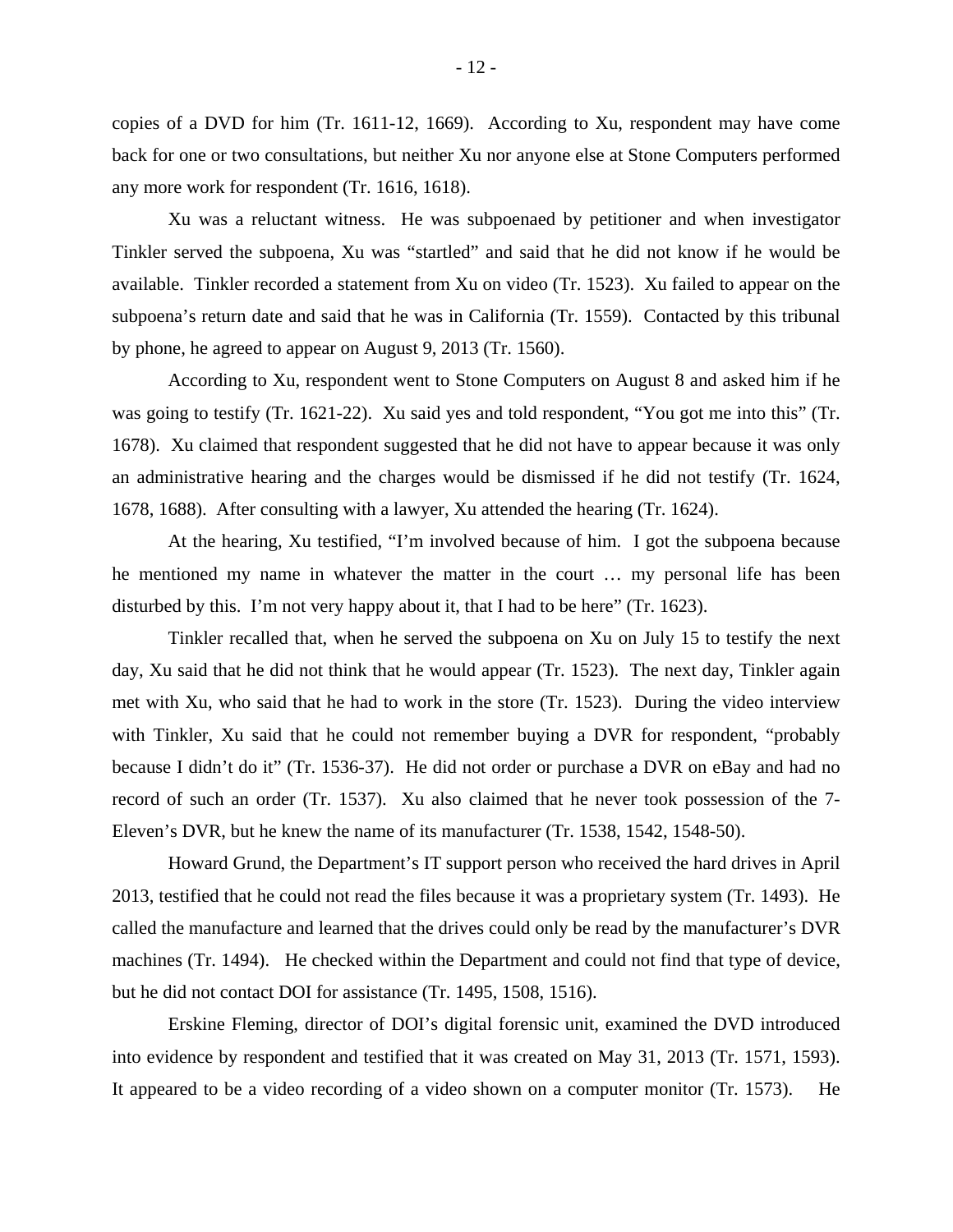discussed the possibility of "time drift," where two computers are set at the same time and gradually end up with different times (Tr. 1576). To verify the accuracy of the time shown on the underlying surveillance video, Fleming needed to examine the DVR at its location to see whether the time was set manually (Tr. 1574-75). He opined that, a few weeks after the surveillance video was recorded, there was "no way" to verify the time (Tr. 1577). Fleming also noted that DOI does not have the type of DVR player used by the 7-Eleven but it could obtain one if necessary (Tr. 1597).

Neil Gallagher, the Department's director of building maintenance, reviewed records of lighting repairs at the QW3/QW6 lot and testified that there were no repairs or light bulbs changed from April 13, 2012 to date (Tr. 1185-86). There was one work order on June 25, 2013 to "repair lighting in the truck parking lot" and four out of five light posts were not working on that date (Tr. 1187; Pet. Ex. 17). Gallagher conceded that, at least one of those lights could have been out since January 2012 and nobody noticed, complained, or filled out a work order (Tr. 1191-93).

Investigator Tinkler spoke to a police department sergeant who stated that he spoke to "someone in maintenance" and there was no additional lighting on the roof of the fleet services building since April 2012 (Tr. 1206). The sergeant said that light bulbs were "probably changed" but he had no records for that (Tr. 1206). And there was no evidence of what, if any records, were reviewed by the person with whom the sergeant spoke (Tr. 1219).

#### **ANALYSIS**

Petitioner alleged that respondent failed to maintain Department equipment on April 13 and 14, 2012, by leaving a collection truck unattended with its lights on in the parking lot, and he vandalized Department equipment on April 14, by breaking the side view mirrors (ALJ Ex. 1). Though the evidence proved that the truck was misused and vandalized, petitioner failed to prove that respondent was the culprit.

Petitioner "has the burden of proving its case by a fair preponderance of credible evidence." *Dep't of Correction v. Hall*, OATH Index No. 400/08 at 2 (Oct. 18, 2007). To prevail, petitioner must persuade the trier of fact "that the existence of a fact is more probable than its non-existence." *Richardson on Evidence* § 3-206 (Lexis 2008). If the evidence is equally balanced, or if it leaves the fact finder in such doubt as to be unable to decide the controversy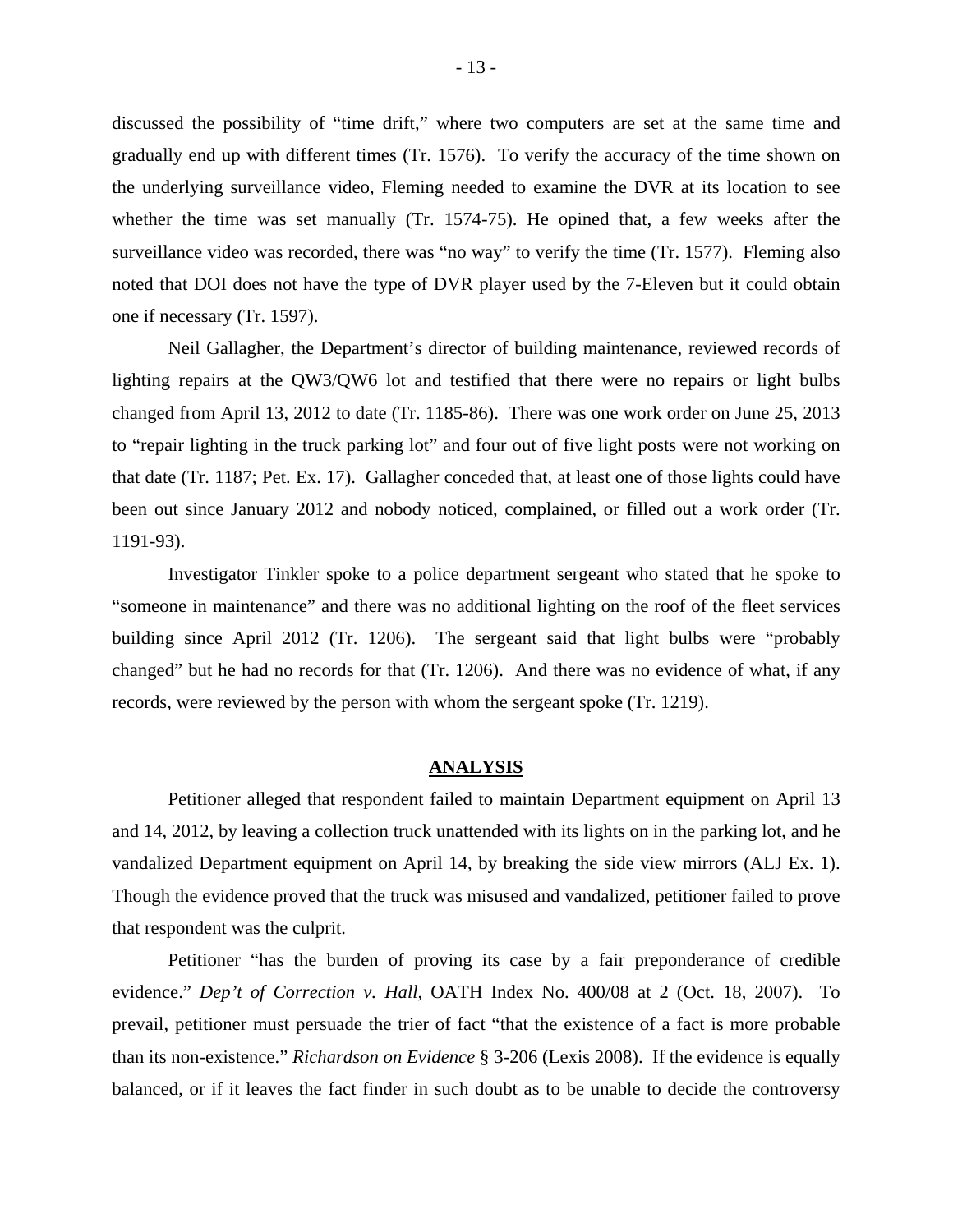either way, the charge must be dismissed. *Id.; Health & Hospitals Corp. (Metropolitan Hospital Ctr.) v. McCaskey*, OATH Index No. 2195/08 at 9 (Sept. 29, 2008); *see also Dep't of Sanitation v*. *Figueroa*, OATH Index No. 940/10 at 11 (Apr. 26, 2010).

Resolution of this case turns on credibility. The investigators insisted that they saw respondent leaving the truck lights on both nights and breaking mirrors on the second night. Respondent denied the allegations. When analyzing credibility, relevant factors include demeanor, consistency of a witness's testimony, supporting evidence, witness motivation, bias or prejudice, and the degree to which a witness's testimony comports with common sense and human experience. *Dep't of Sanitation v. Menzies*, OATH Index No. 678/98 at 2-3 (Feb. 5, 1998), *aff'd,* NYC Civ. Serv. Comm'n Item No. CD 98-101-A (Sept. 9, 1998).

Though the investigators may have believed that they saw respondent committing misconduct, the weight of credible evidence does not support their belief. From their rooftop vantage point – inside a car, behind a three foot guardrail – the investigators had a limited opportunity to view the person who drove truck 25DC068 to the back of the parking lot.

There was conflicting evidence regarding the overall lighting conditions in the parking lot. But petitioner's video evidence proved that it was very dark in the back of the parking lot. It was so dark that no one is visible on petitioner's video recording even though the camera was pointed directly at truck 25DC068. The video also showed that the investigators needed light from the camera and a flashlight when they went to the back of the lot to inspect the truck.

When the investigators went to the front of the truck, they discovered that it was parked facing a concrete barrier. To get from the passenger's side to the driver's side, the investigators walked behind the truck. Yet they both claimed that they saw respondent walk around the front of the truck after he broke the passenger side mirror. Because of the concrete barrier, that was unlikely. It is more likely that whoever broke the passenger side mirror walked around the back of the truck and the investigators could not see that person because it was too dark.

 The investigators stated that, in the darkness, they saw respondent driving truck 25DC068 on both nights and on the second night they watched him continuously from 2:00 to 3:18 a.m., including 3:13 a.m. when they saw him break the passenger side mirror. I did not credit that claim. It is more likely that, beginning at 2:00 a.m. on both nights, the investigators saw respondent moving QW3 trucks. They assumed that he parked truck 25DC068 in the back of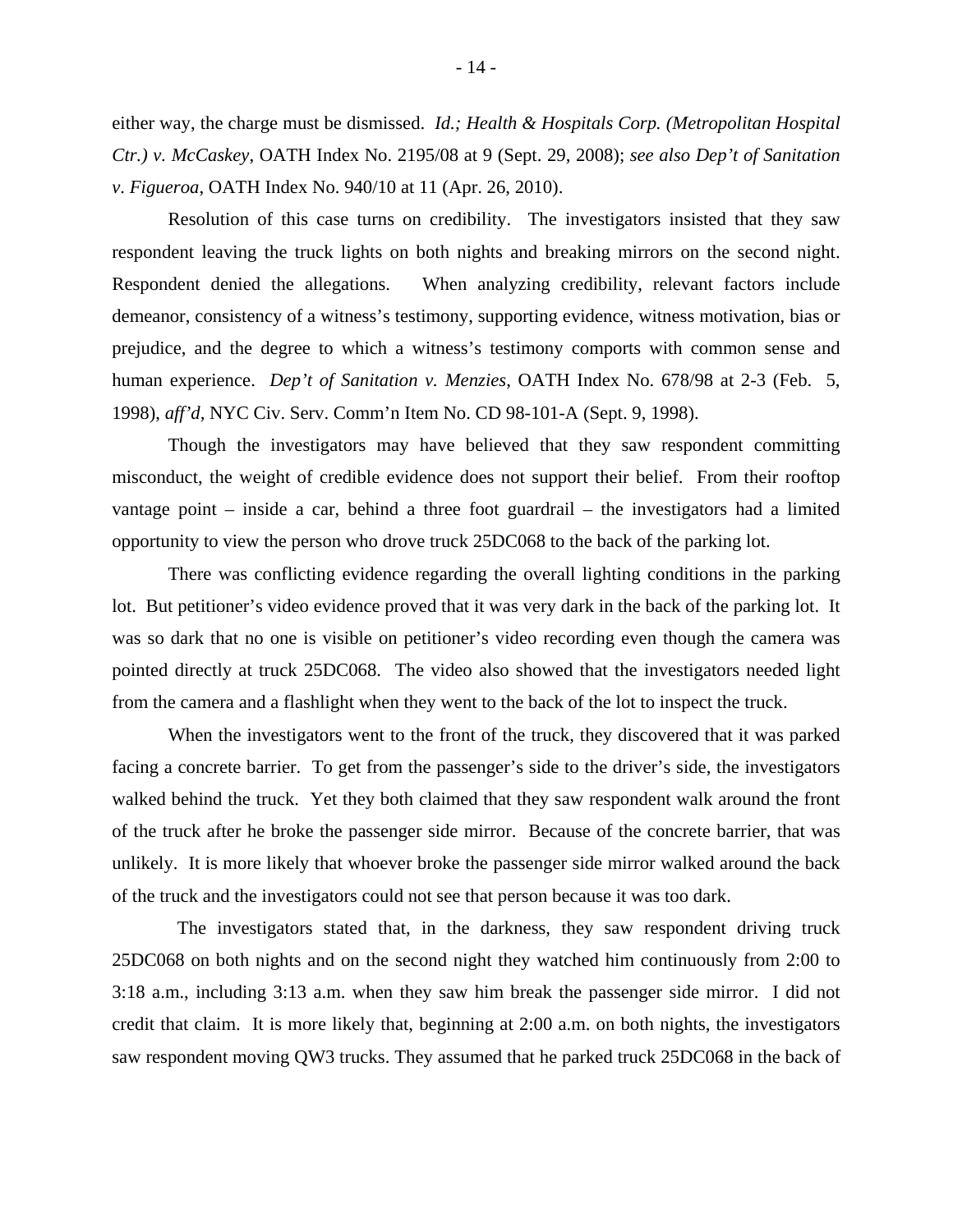the parking lot each night, without considering the possibility that someone else drove truck 25DC068 and a few other trucks after respondent left the lot.

The investigators' assumption may have been influenced by the anonymous tip which made respondent the target of the investigation into the theft of GPS devices at QW3. And the investigators knew that, several years earlier, respondent had accused a supervisor of threatening him with a knife. Such factors may have caused the investigators to suspect that respondent was capable of vandalizing Department property, but that was not proof that he did so.

Petitioner argued that respondent had the burden of proving his alibi (Tr. 1477, 1489). That was incorrect. Respondent did not have the burden of proof and he was under no obligation to present a defense. But he did offer a plausible alibi supported by other witnesses and video evidence. From the night of the incident, and throughout the hearing, respondent has been consistent. He said that he went to the 7-Eleven and he did not vandalize Department property. When first confronted by investigators on the morning of April 14, respondent did not know that they had been on the roof with a video camera. They asked him if he had done anything unusual and he immediately replied that he had been to the 7-Eleven.

When the investigators revealed that they had made a video recording, respondent continued to deny any wrongdoing and he asked to see the video. His reaction was consistent with that of a person who had done nothing wrong. *Cf. Dep't of Sanitation v. Kruszewski*, OATH Index No. 469/11 at 2 (Apr. 6, 2011), *modified on penalty*, Comm'r Dec. (June 1, 2011) (sanitation worker denied wrongdoing when confronted by investigator accusing him of trade waste violation, but then asked for leniency after investigator told him that the violation was caught on video).

Respondent's later actions bolstered his defense. He went to the 7-Eleven, persuaded the owner to let him replace the hard drives, took the DVR to Stone Computer, explored the possibility of paying exorbitant fees to a data recovery service, gave the hard drives to the Department, and eventually obtained a copy of the security camera footage. Though petitioner raised some questions about how respondent made a copy of the security camera recording, it appears that respondent went to great lengths to obtain this evidence. He would not have been so persistent unless he genuinely believed that the evidence supported his defense.

Lewis, a retired supervisor, further supported respondent's alibi. Confirming that respondent went out on an early meal break that night, Lewis credibly testified that respondent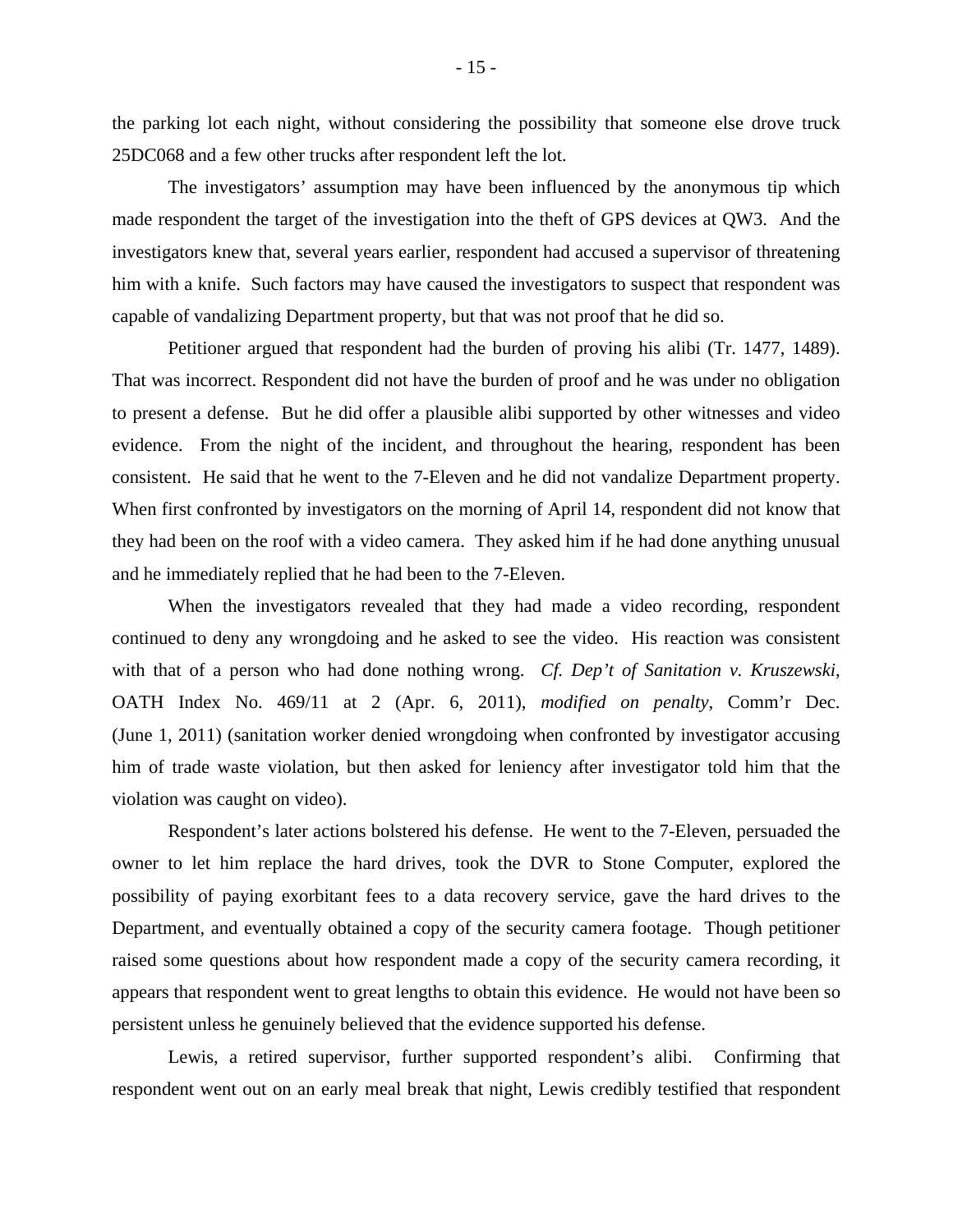returned to the garage at least 15 to 20 minutes before the investigators walked in at 3:45 a.m. (Tr. 1245). Allowing for ten minutes of travel time (five minutes each way) and ten minutes spent inside the 7-Eleven, Lewis's testimony supports a finding that respondent was not continuously in the GW3/QW6 parking lot from 2:00 to 3:18 a.m., as the investigators claimed.

Amorelli, the 7-Eleven owner, was an especially credible witness. I fully credited his testimony that he checked the security video for the time that respondent requested, approximately 3:00 a.m. on April 14, and he spotted respondent "right away" (Tr. 1150, 1154, 1163).

The video evidence confirmed the testimony of respondent, Lewis, and Amorelli. It showed respondent driving a Department vehicle into the 7-Eleven parking lot at night. According to the time stamp on the recording, respondent entered the 7-Eleven at 3:12 a.m. and he left at 3:22 a.m., after using the restroom and purchasing food and coffee.

Conceding that the video showed respondent went to the 7-Eleven on April 14, petitioner questions about accuracy of the time stamp (Tr. 1746). Petitioner's arguments were unpersuasive. For example, petitioner elicited from Amorelli that he did not set the clock on the security system's DVR device. That may be so, but the evidence showed that Amorelli was a business owner who relied on his security system's cameras. And the Police Department also relied on the security system recordings while investigating accidents on Queens Boulevard. Notably, when respondent asked him to check the recordings for a specific time frame, Amorelli did not express any doubt about his system's timekeeping accuracy. Instead, he checked the recording for the relevant time frame and immediately saw respondent.

Petitioner's expert witness suggested that it was possible that the timekeeping on the 7- Eleven surveillance system had "drifted," but there was no evidence that such drifting had occurred. Petitioner's witness also suggested that it would be impossible to test the accuracy of the system's timekeeping stamp even if he had received the hard drive a few weeks after the incident. That seemed to be an impossibly high standard that would prevent the Department or other agencies from relying on surveillance system videos in any employee disciplinary case.

The wall clock shown on the 7-Eleven recording did not rebut respondent's alibi. A review of the video evidence, even when enlarged, showed that the time on the wall clock was not nearly as visible as petitioner suggested. At best, respondent was guessing when he agreed with petitioner that the time on the wall clock was 3:55, 4:55, or 12:20.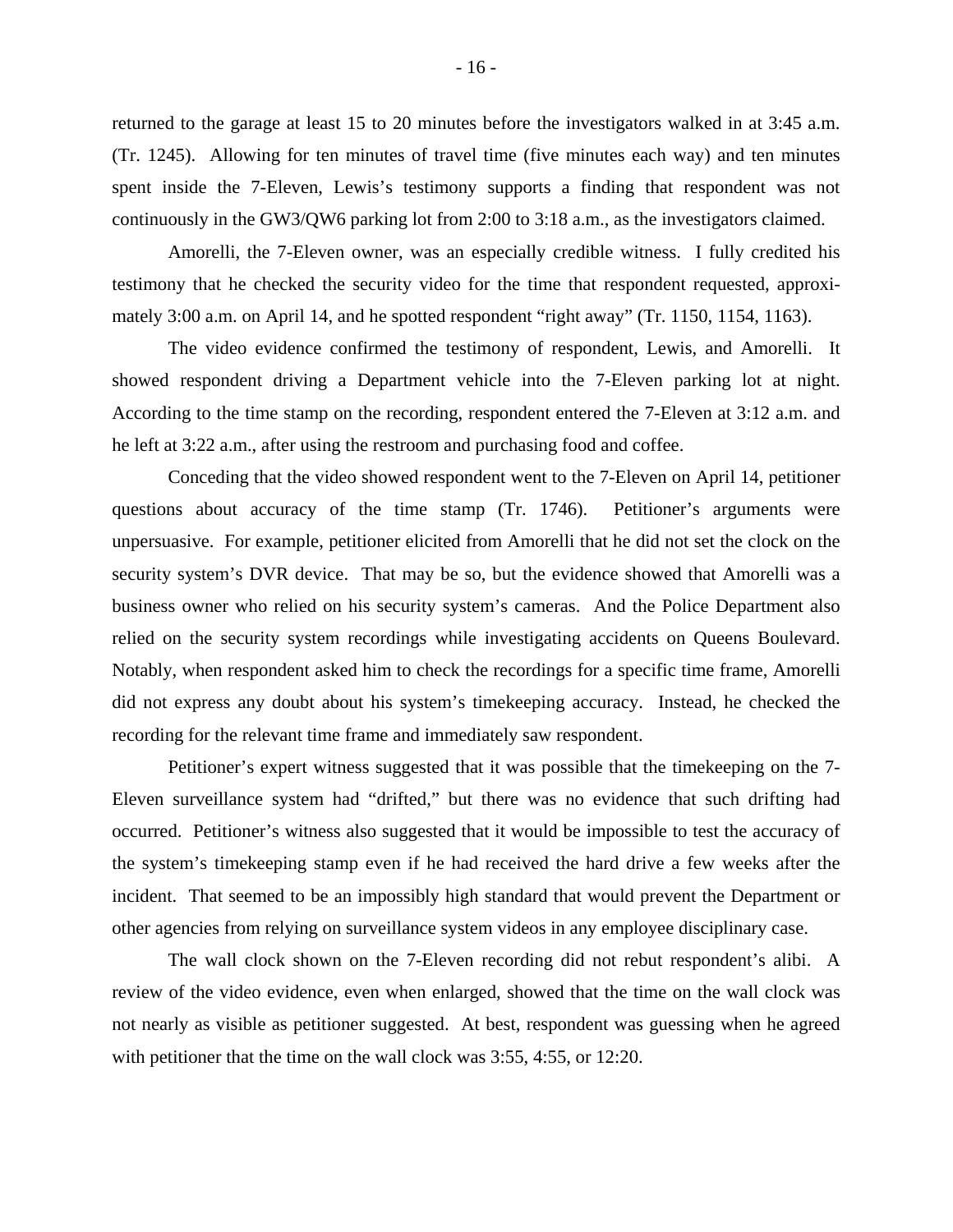Xu's testimony that he did not make a copy of the video for respondent and that respondent told him that he did not have to honor the subpoena, was cause for concern. But there are multiple possible explanations for this testimony. To begin with, Xu made very clear that he resented having to testify and he blamed respondent for "getting him involved." Thus, he may have suffered from selective recall. Indeed, when questioned by Tinkler on video, Xu denied that he ever had the 7-Eleven's DVR, but at the hearing he conceded that he replaced the hard drives on that machine. It was also possible that Xu's eBay transaction for respondent was an off-the-books exchange that he did not wish to acknowledge. Or, it may be that Xu told the truth and someone else, such as one of respondent's relatives, friends, or co-workers made the recording of the surveillance system video. No matter how respondent obtained a recording of the security camera video, there was no evidence that he had the ability to alter the underlying surveillance video which showed the time on the screen of the security cameras.

It is also noteworthy that petitioner missed several chances to rebut or confirm respondent's alibi. Though the investigators were on the rooftop with a video camera they only recorded five minutes of video from that vantage point and none of it showed respondent. When they first confronted respondent and he said that he had been to the 7-Eleven, the investigators asked no follow-up questions. When they finished the interview they did not go to the 7-Eleven, which was five minutes away. Finally, when respondent provided the Department with the hard drives, petitioner's IT staff only made minimal, unsuccessful efforts to retrieve the data. They did not even bother to contact DOI, which has a digital forensic unit that could have provided additional technical expertise.

Petitioner suggested that it was under no duty to conduct an additional investigation because the investigators considered their case overwhelming (Tr. 671). For comparison, petitioner argued, if two attorneys who knew each other met in the hallway outside the hearing room, there would be need to check this tribunal's security cameras to confirm their identities (Tr. 1744). That analogy is inapt. Here, petitioner relied on the nighttime observations of two investigators, only one of whom knew respondent in passing. The viewing conditions were so bad that petitioner's surveillance video did not record any people. In this context, the investigators should have made some effort to check respondent's alibi when they had the opportunity to do so. Indeed, Chief Durrell conceded that it would have been a prudent step for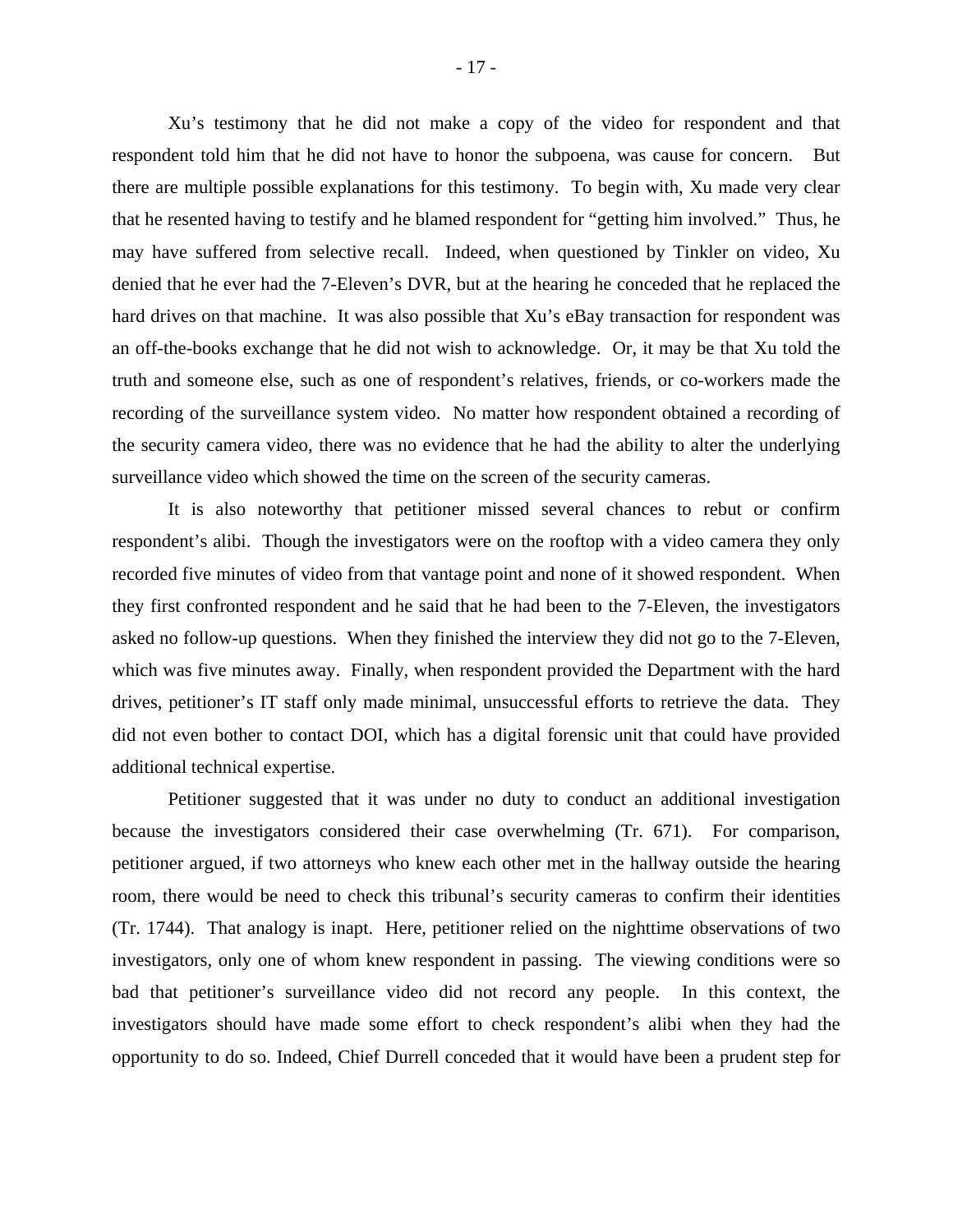the investigators to go to the 7-Eleven on the morning of April 14 to see if respondent had been there (Tr. 118-19).

 Having presented credible evidence that he was elsewhere when someone vandalized the collection truck, respondent is entitled to dismissal of the charges. He did not have to prove who committed the misconduct. Petitioner suspected respondent because of the anonymous tip and the fact that moving trucks in the parking lot was one of his duties during the midnight to 8:00 a.m. shift. But there are others who had the opportunity to commit misconduct in the back of the darkened parking lot. The acts could have been committed by an off-duty sanitation worker or an on-duty worker at one of the four garages located on the same block as the parking lot. Also, the sanitation worker who was working on a security detail, supposedly watching the lot, was away from his post when the misconduct occurred. Finally, despite the uncertainties in this case, one thing is certain. Somebody made a tip that triggered an investigation. That tip implicated respondent and alleged that Department officials knew about it. The tipster obviously harbored ill will toward respondent and was capable of making outlandish claims against Department officials. That is the sort of person who is also capable of breaking a mirror with a shovel.

#### **FINDING AND CONCLUSION**

Petitioner failed to prove that respondent failed to maintain or vandalized Department equipment.

#### **RECOMMENDATION**

I recommend dismissal of the charges.

Kevin F. Casey Administrative Law Judge

October 7, 2013